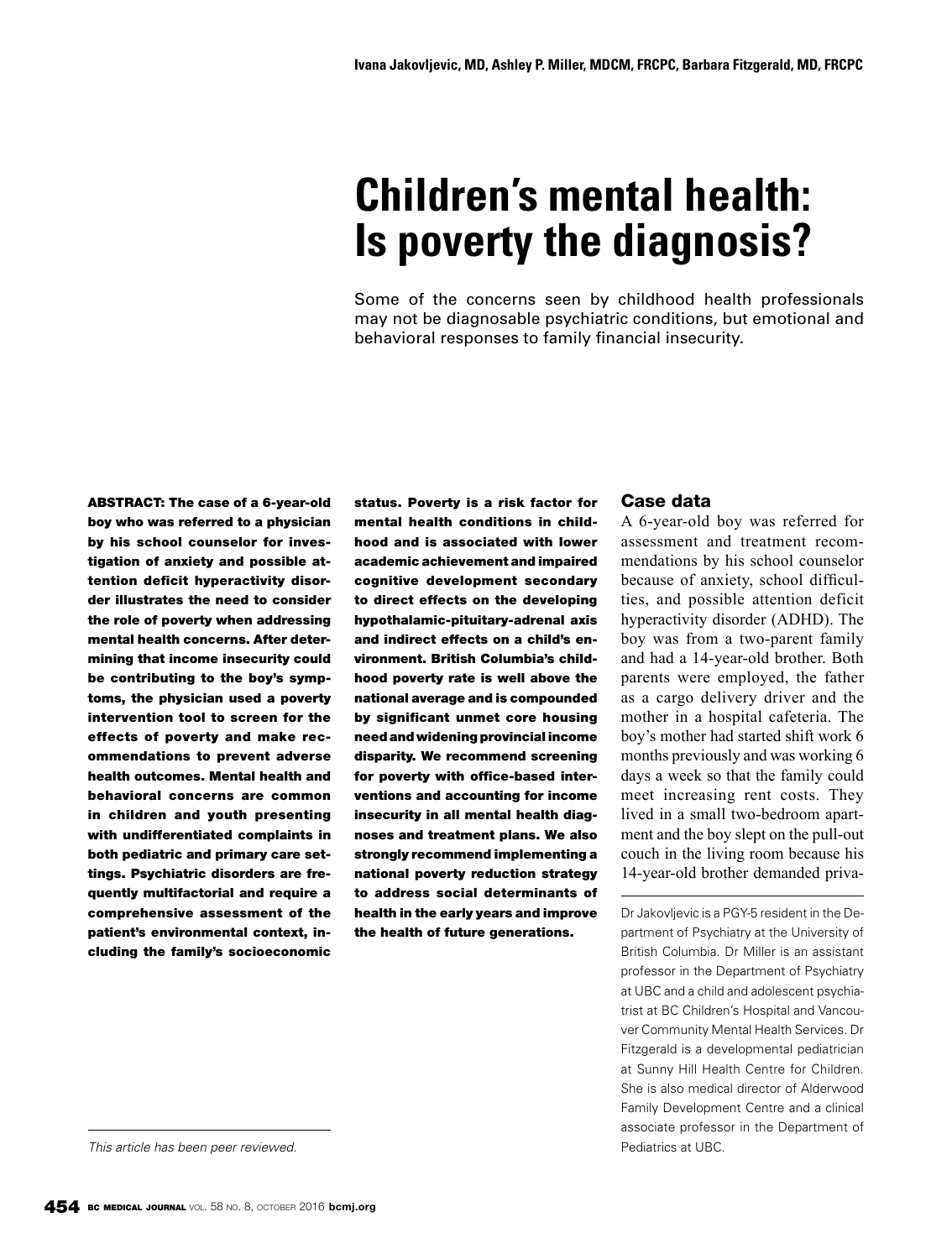cy. The family could no longer afford after-school care for the boy as they had done the previous year, so he was picked up from school by the brother and watched TV and played video games every day after school while his parents were working.

## First visit

The boy attended the first visit to the physician with his mother, who reported that the child had no previous history of anxiety or psychiatric concerns but did have a medical history of asthma. The mother described the boy's recent separation anxiety, difficulty concentrating, trouble falling asleep, and tantrums during transitions at school. Teachers reported the boy was frequently anxious and inattentive in class. In the past the father had been diagnosed with a mild learning disability and the mother described herself as "frequently anxious," although she had never been diagnosed with a psychiatric condition. During the visit the boy was shy, clung to his mother, and looked at her for answers. He occasionally gave one-word answers to questions. There were no other significant findings on the mental status exam. Teacher and parent checklists were provided to collect further details and a second visit was scheduled to complete the assessment.

#### Second visit

At the second visit with the physician, the boy was accompanied by his father. The boy's growth charts and hearing and vision test results were reviewed. No deficits were identified and he was found to be on track developmentally. His asthma, while relatively mild, was found to be contributing to sleep disturbances. Occasional inattention and concentration difficulties were noted on the teacher checklists, but the symptoms fell below the diagnostic threshold for ADHD. Written reports indicated the boy was slightly behind in reading skills for his age. The father stated that the separation anxiety and problems at school had begun 6 months earlier, coinciding with his mother's

care had placed stress on the family and affected the boy's sense of security. The impact of sleep on the boy's ability to pay attention and manage emotions was discussed and information about sleep hygiene and good asthma management was provided.

# The World Health Organization has declared poverty the single largest determinant of health for both adults and children.

increased work hours, and that he had started sleeping with his son on the pull-out couch because of the boy's anxiety.

Given the family's economic situation, the physician chose to use a screening and intervention tool for poverty. The father disclosed that the family had not had enough money for necessities for the previous 9 months and had recently started going to the food bank. The father also said he was too ashamed to talk to his son's school about their circumstances and asked the physician about resources for subsidized housing. The family had not filed a tax return for the previous year because of the mother's transitional employment.

Information gathered at the second visit led to a number of recommendations for the family. The parents were told that although their child did not have a clinical anxiety disorder or ADHD, their recent financial struggles and changes in child

The parents were advised to file tax returns so the family would be eligible for income supplements and subsidized housing. Psychoeducational testing was recommended to rule out a learning disability, even though there was likely to be a long wait for testing in the public system, the only option for the family. The parents were advised to enquire about getting their son extra help with homework through the school and were referred to a parenting group for parents of children with anxious temperaments. The physician emphasized the parents were doing their best to care for their son and had given him a good foundation. A follow-up visit was scheduled.

#### Third visit

At the third visit the parents reported that their son was attending a subsidized summer camp through his school. The family had filed tax returns, obtained low-cost transportation passes, and been waitlisted for subsidized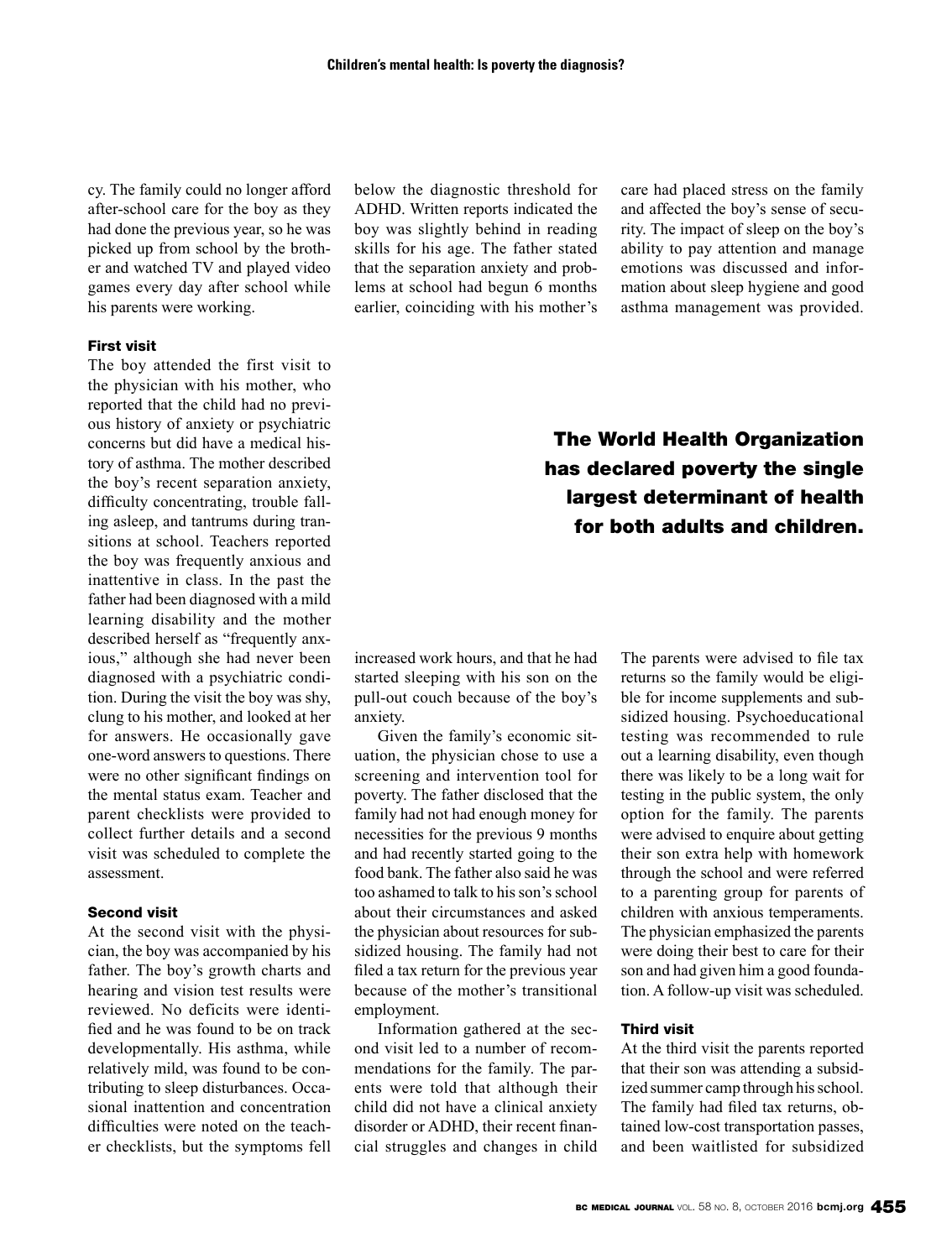housing. The boy was receiving a free breakfast and lunch at school and seeing the school counselor regularly. The parents, however, were still struggling financially and reported that their experiences had affected their relationship. Although they were very eager to join the parenting group, they were unable to attend because of their work schedules and lack of child care options.

or ensured the boy received learning assistance for reading and tutoring from a local high school student. With the physician's help, the parents eventually obtained a subsidy for quality after-school care and established a clear routine for their son, including two 30-minute sessions a week when he would go to the park or have special play time with his mother. Within 3 months, the boy's separation anxi-

# Poverty becomes biologically embedded, leading to both functional and structural changes of the developing brain.

The mother was tearful during the appointment, and said she would love to be able to spend quality time with her son at home, like her own mother had with her, but was unable to leave her job. The mother was told that staying at home with children is not the only way to make them feel secure, and that the quality of time spent together counts. The physician acknowledged the family's hard work and provided information on parenting children with anxious temperaments and emphasized the importance of regular follow-up with the school counselor.

# **Outcomes**

Subsequently, the boy's parents met with the school counselor for two parenting sessions, and the counselety had improved significantly and his teacher noted better focus in class despite the family's continued high stress level and hectic work schedule in attempts to make ends meet.

#### **Discussion**

An estimated 12.6% of children and youth age 4 to 17—almost 84 000 young British Columbians—are experiencing a mental health disorder at any given time.<sup>1</sup> Mental health problems in childhood and adolescence have a significant impact on child development and have been identified by many as today's leading pediatric problem.2

Multiple childhood psychiatric conditions come to mind when young children present to primary care physicians or pediatric specialists with undifferentiated complaints. These conditions can include anxiety disorders, ADHD, and other neurodevelopmental disorders. In addition, child abuse, trauma, and early adversity can have a significant impact on all aspects of child development and behavior. As children are embedded in their environments, a comprehensive assessment and consideration of their psychosocial circumstances is crucial for accurate diagnosis and treatment recommendations.

#### Childhood poverty in BC

According to most recent estimates, approximately one in five BC children age 0 to 17 (20.4%) are living in poverty,<sup>3</sup> and the numbers are significantly higher for children of immigrants, visible minorities, and Aboriginal citizens. British Columbia's child poverty rate has remained consistently higher than the national average since 2000, and has increased significantly since the 1989 House of Commons all-party resolution to eliminate child poverty.3 Children of various family types live in poverty, but there is an increase in working poor families living in British Columbia, with one in three poor children having at least one parent who works full time. As of 2013, one-half of children in lone parent families were living in poverty. Food bank use has increased by 25% in British Columbia since 2008. Over 97000 people used the food bank last year in BC, with 31% of users being children.4 Furthermore, families with the fewest economic resources are spending more of their income for inadequate housing, with one-third of all children in lone parent families in BC living in core housing need, representing the highest rate of inadequate housing for all provinces in Canada.<sup>3</sup>

Income inequality is on the rise in Canada, and particularly in British Columbia, where a family in the high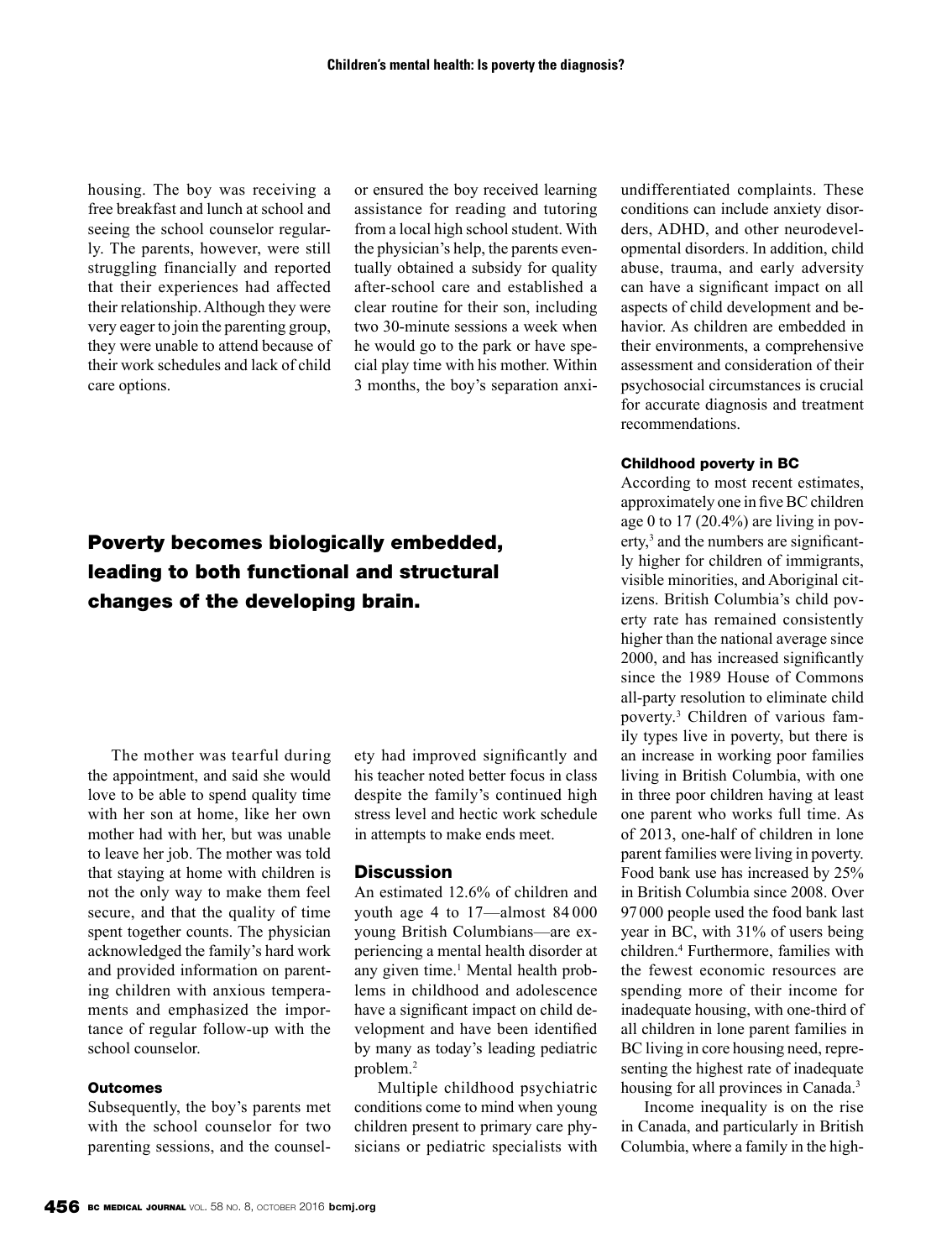est income decile earns 13 times more than a family in the lowest income decile. This staggering income disparity is explained in part by the fact that individuals in BC's lowest earning decile have the lowest income of all Canadians.<sup>3</sup>

#### Effects of poverty on children

The World Health Organization has declared poverty the single largest determinant of health for both adults and children.<sup>5</sup> Children affected by poverty have higher rates of infant mortality, low birth weight, childhood hospitalizations, asthma, obesity, and functional health impairments.<sup>6</sup> Poverty in early childhood is also associated with increased morbidity and decreased lifespan in adulthood, an association that persists irrespective of the social status one acquires as an adult.7 A large and growing body of research, including studies in Canada, the US, and the UK, demonstrates that children living in poverty are significantly more likely to have psychiatric conditions and inferior mental health when compared with peers from families with higher socioeconomic status. This relationship holds across developmental periods, and remains when operationalizing poverty through income, parental employment, and neighborhood income. Children from families living in poverty are 3 times more likely, on average, to suffer from psychiatric conditions, including both externalizing disorders such as ADHD, oppositional defiant disorder (ODD), and conduct disorder, and internalizing disorders such as depression, anxiety, and poor coping skills.<sup>1,8,9</sup> Furthermore, experts in the field have recently questioned whether some of the behavioral concerns seen by childhood mental health professionals are actually emotional and behavioral responses to inadequate and chaotic

environments rather than diagnosable primary mental illnesses, as illustrated by the case.

#### Effects on cognition

Children from low-income households are less prepared for formal schooling and perform below their middle-class counterparts on tests of intelligence and school achievement.<sup>10</sup> A recent Vancouver study found that 38% of kindergarten children living in the lowest income neighborhoods demonstrated vulnerabilities in at least one area measured by the Early Development Instrument, which considers physical health and well-being, language and cognitive development, social competence, emotional maturity, and communications skills.11 Children living in poverty have also been found to have deficits in working memory, language abilities, and cognitive flexibility when compared with their middle-class counterparts.12 Recent neuroimaging research suggests that these deficits are mediated by underdevelopment of several brain areas, including the frontal and temporal lobes and the hippocampus. This underdevelopment is estimated to account for 15% to 20% of achievement deficits.<sup>13</sup> The longer children live in poverty, the greater their academic deficits and the more likely they are to experience a lifetime of reduced occupational achievement and the persistence of poverty across generations.

## Impact on mental health and the developing brain

Living in poverty increases the likelihood of vulnerabilities and adverse childhood events that are themselves known risk factors for the development of mental illness. Children living in poverty are more likely to lack basic resources such as nutritious

food, adequate housing in safe neighborhoods, quality day care, and regular access to health care. Poor children are also less likely to benefit from environmental complexity, exposure to educational activities and materials, and positive parent-led experiences such as reading and conversation.12 Moreover, children growing up in poverty are disproportionately more likely to be exposed to trauma and stressful life events, including divorce, domestic violence, and punitive parenting practices. Poverty further negatively affects mental health through larger community factors, including social isolation, marginalization, and violence.<sup>1</sup>

The mechanism that allows poverty to directly affect the developing brain and contribute to psychopathology is now being elucidated by neuroscientists. Several explanations have been proposed regarding the relationship between poverty and mental health. The concept of allostatic load, or cumulative damage over time, suggests that the excessive, persistent, and uncontrollable adversity experienced by children living in poverty intensifies the activation of the hypothalamic-pituitary-adrenal (HPA) axis and has an impact on the developing brain.14 Physiological responses to stressful events are mediated by the glucocorticoid and catecholamine system, and prolonged exposure to stressful environments and subsequent heightened neuroendocrine responses are associated with the development of both depressive symptomatology and the hippocampal neuron damage implicated in impaired learning and memory.<sup>15,16</sup> If early adversity during critical developmental periods leads to permanent changes in the functioning set-point of the HPA axis, then lasting and potentially permanent alterations in neuroendocrine behavioral responses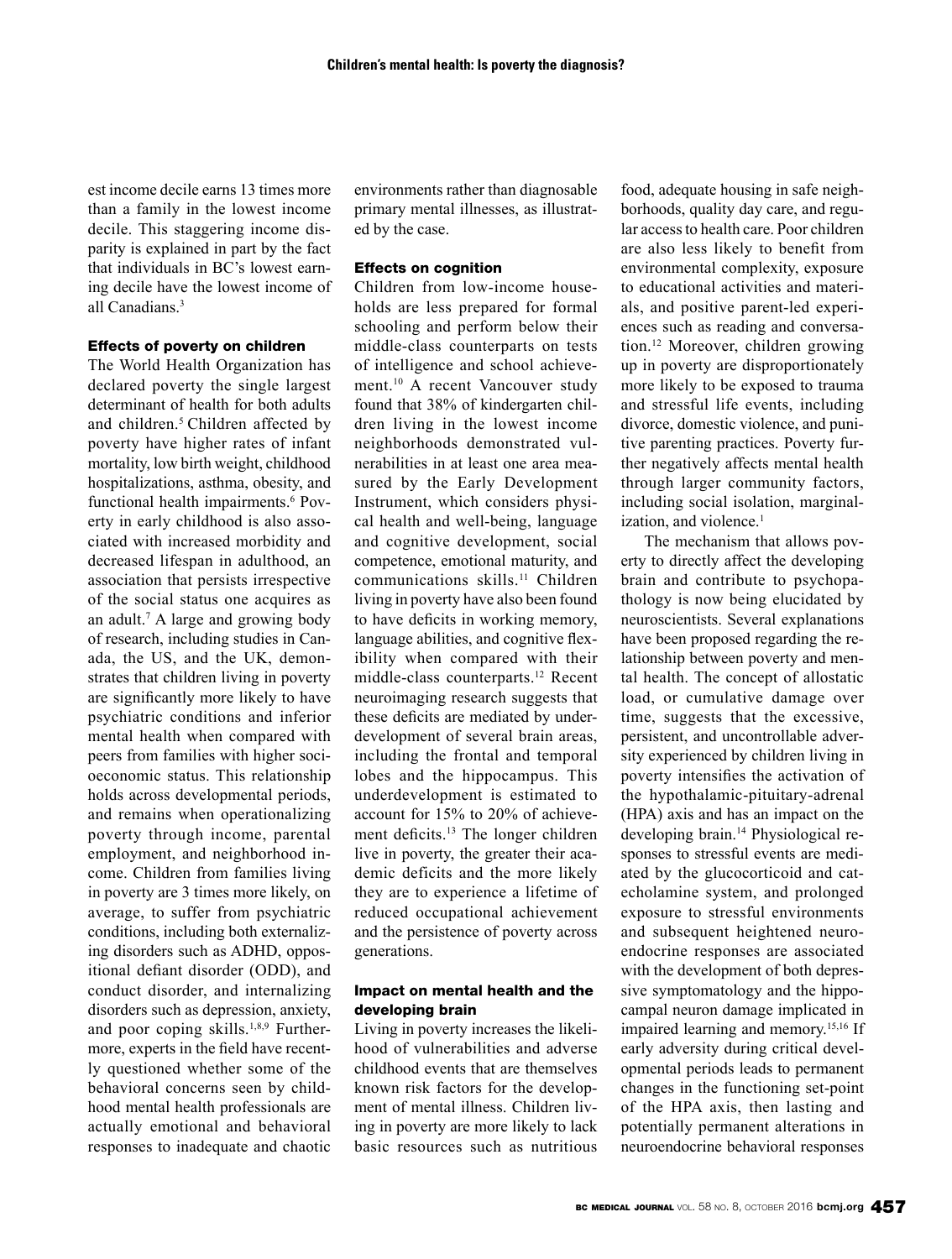#### Table 1. **Medication and medical services plans.**

| Plan                                                              | <b>Benefits</b>                                                                                                                                                        |  |
|-------------------------------------------------------------------|------------------------------------------------------------------------------------------------------------------------------------------------------------------------|--|
| <b>Psychiatric Medications</b><br>(Plan G)                        | Covers psychiatric medications for individuals registered<br>with a mental health service and demonstrating clinical and<br>financial need.                            |  |
| <b>Recipients of BC Income</b><br>Assistance (Plan C)             | Covers eligible prescription costs for BC recipients of<br>income assistance.                                                                                          |  |
| <b>Fair Pharmacare</b>                                            | Covers some of eligible prescription costs based on family<br>income.                                                                                                  |  |
| <b>Pharmacare Special Authority</b>                               | Grants full benefit status to a medication or medical supply<br>otherwise not covered for patients with specific medical<br>circumstances.                             |  |
| Non-Insured Health Benefits for<br><b>First Nations and Inuit</b> | Covers medically necessary health services, equipment, and<br>medications not covered through private insurance or<br>provincial programs for First Nations and Inuit. |  |

# Table 2. **Income supplement programs.**

| <b>Program</b>                                                                      | <b>Benefits</b>                                                                                                                                                                                                                           |  |
|-------------------------------------------------------------------------------------|-------------------------------------------------------------------------------------------------------------------------------------------------------------------------------------------------------------------------------------------|--|
| Canada Child Tax Benefit<br>(CCTB) www.cra-arc.gc.ca/E/<br>pub/tg/t4114/README.html | Nontaxable monthly amount provided for families with<br>children under age 18.                                                                                                                                                            |  |
| Child Disability Benefit (CDB)/<br>Disability Tax Credit (DTC)                      | Monthly amount for families caring for children under age 18<br>with a severe and prolonged impairment in physical or<br>mental functioning (benefit included in the CCTB amount).<br>(DTC: www.cra-arc.gc.ca/E/pbg/tf/t2201/README.html) |  |
| Universal Child Care Benefit<br>(UCCB)                                              | Taxable monthly amount for families with children under<br>age 6.                                                                                                                                                                         |  |
| <b>BC Early Childhood Tax Benefit</b>                                               | Nontaxable monthly amount for qualifying families with<br>children under age 6.                                                                                                                                                           |  |
| <b>BC Family Bonus</b>                                                              | Nontaxable monthly amount for low- and modest-income<br>families with children under age 18.                                                                                                                                              |  |
| <b>Registered Disability Savings</b><br>Plan                                        | Matching contribution from the Canadian government made<br>to registered savings plan for children with disabilities.                                                                                                                     |  |

can increase the likelihood of developing mental illness.<sup>14</sup> Thus, poverty becomes biologically embedded, leading to both functional and structural changes of the developing brain,  $17,18$  a finding supported by studies demonstrating heightened baseline activation of the stress response system in children living in poverty.<sup>19,20</sup> And because of the protracted development of brain structures critical for learning and educational functioning, including sustained attention, planning, and cognitive flexibility, these brain structures are particularly vulnerable to the environmental effects of poverty.<sup>21</sup>

## Assessing and addressing poverty

Physicians often recognize the widereaching impact of poverty on their patients but report feeling unable to address the issue in a systematic way.22 The poverty intervention tool (http:// ocfp.on.ca/docs/default-source/cme/ poverty-and-medicine-march-2013

.pdf),23 an evidence-based instrument developed by Dr Gary Bloch from the University of Toronto, can be used to screen for poverty as a health-related risk and to factor poverty into all clinical decision making. A positive answer to the screening question "Do you ever have diffculty making ends meet at the end of the month?" has a sensitivity rate of 98% for identifying patients living in poverty.23 The targeted interventions outlined in the tool are designed to reduce the effects of poverty and adverse health outcomes in low-income patients, and include specific questions for families with children, seniors, people with disabilities, and First Nations patients living in poverty. Originally developed for use in Ontario, the tool is now available in BC-wide and Kootenay-Boundary versions that include resources and interventions specific to British Columbia (www .divisionsbc.ca/kb/povertyinterven  $tion).<sup>24</sup>$ 

As demonstrated by the case described here, a health care provider can attempt to mitigate the effects of poverty by providing information about support available. This can include plans for low-cost or no-cost medications and medical services ( Table 1 ) and programs for income supplements (**Table 2**). Health care providers can also inform families working with the BC Ministry of Children and Family Development that they may be eligible for coverage of medically necessary treatments with a physician's letter of support. Finally, because families attempting to deal with a mental health concern using a first-line treatment recommendation may encounter barriers, including the cost of psychotherapy and academic tutoring, health care providers can also suggest solutions for overcoming these barriers ( Table 3 ).

We recommend screening for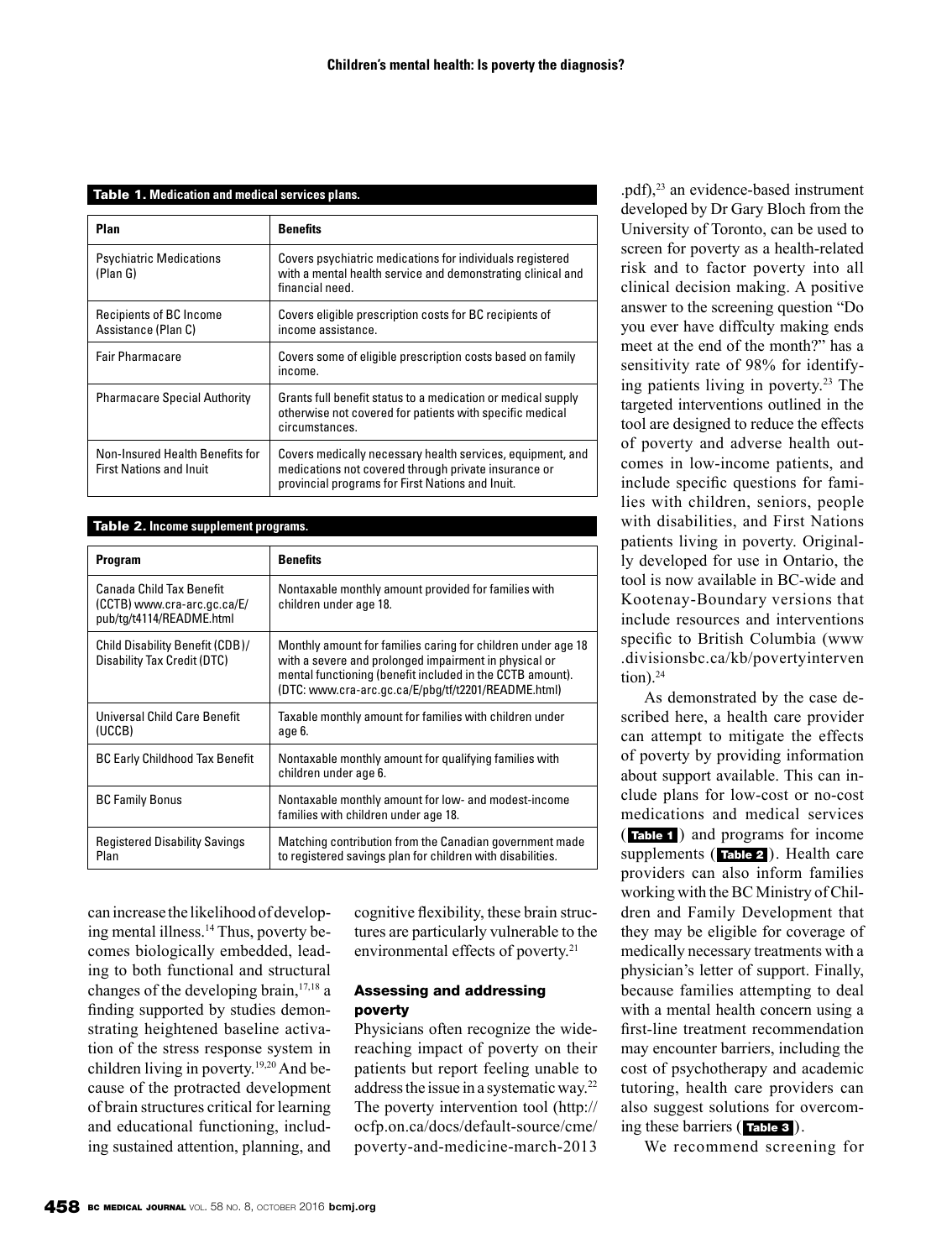#### Table 3. **Possible solutions for families encountering barriers when attempting to obtain first-line treatment for behavioral and mental health concerns.**

| <b>First-line treatment</b>                    | <b>Barrier</b>                                                                                                  | <b>Possible solution</b>                                                                                                                                                                                                                                                                                                                                                                         |
|------------------------------------------------|-----------------------------------------------------------------------------------------------------------------|--------------------------------------------------------------------------------------------------------------------------------------------------------------------------------------------------------------------------------------------------------------------------------------------------------------------------------------------------------------------------------------------------|
| <b>Medication for</b><br>psychiatric condition | Cost                                                                                                            | • Government benefit programs: BC Pharmacare Plan G, Fair Pharmacare,<br>Special Authority program, Non-Insured Health Benefits (NIHB) program.                                                                                                                                                                                                                                                  |
| <b>Medication for</b><br>medical condition     | Cost                                                                                                            | • Substitutions<br>• Generic preparations<br>• Second-line therapies<br>• Government benefit programs: BC Pharmacare Plan C, Fair Pharmacare                                                                                                                                                                                                                                                     |
| Psychotherapy                                  | Cost (\$175-\$200/hour for private<br>psychologist)                                                             | • Free counseling through local community services.<br>• Counseling offered at a reduced rate or on a sliding scale by supervised<br>psychology trainees at UBC, SFU, and University of Victoria psychology<br>clinics.                                                                                                                                                                          |
| Parenting support                              | Difficulty attending free parenting<br>group sessions because of work<br>schedule or lack of child care options | • Free weekly telephone coaching for parents of children affected by temper<br>outbursts, behavioral difficulties, and anxiety through Confident Parents<br>Thriving Kids program (http://cmha.bc.ca/programs-services/confident-<br>parents-thriving-kids/). Referral from health care professional required.<br>Materials provided include psychoeducation, manuals, and behavioral<br>charts. |
| Psychoeducational<br>testing                   | Cost (~ \$2000 for private testing)                                                                             | • Free testing in the public school system (wait list up to 2 years long).<br>• Testing offered free or on a sliding scale for a limited number of clients at<br>UBC and other university-based psychology training centres.                                                                                                                                                                     |
| Academic tutoring<br>and homework help         | Cost (> \$20/hour)<br>Difficulty ensuring child attends after-<br>school sessions because of work<br>schedule   | • Free tutoring or homework help offered through child's school or by teacher<br>or student volunteers.                                                                                                                                                                                                                                                                                          |

poverty and using office-based interventions that account for income insecurity in all mental health diagnoses and treatment plans. And because office based interventions don't reach all families living in poverty, we strongly advocate for implementation of a national poverty reduction strategy to address social determinants of health in the early years and improve the health of future generations.

# Summary

The case of a 6-year-old boy referred by his school counselor because of anxiety and school difficulties illustrates the need to consider the role of poverty when addressing mental health concerns. Children and youth seen in primary care settings frequently present with undifferentiated mood and behavioral symptoms. Given the importance of the psychosocial environment to child development, an assessment of the family and social circumstances is important because symptoms of living in poverty can at first glance mimic the symptoms of mental illness. Income insecurity is increasingly common in working poor families and a growing number of children live below the poverty line in British Columbia. Poverty is a risk factor for mental illness and can affect early cognitive development. Screening for poverty and making treatment recommendations that address a family's lack of income and resources can lead to significant change for children. Early childhood interventions that support the basic needs of children, including access to nutritious food, safe and

affordable housing, quality child care, and regular health care, should be our top health priority if we want to ensure the well-being of future generations.

#### Competing interests

None declared.

#### References

- 1. Waddell C, Offord DR, Shepherd CA, et al. Child psychiatric epidemiology and Canadian public policy-making: The state of the science and the art of the possible. Can J Psychiatry 2002;47:825-832.
- 2. Lipman EL, Boyle MH. Linking poverty and mental health: A lifespan view. Ottawa: Provincial Centre of Excellence for Child and Youth Mental Health at CHEO; 2008. Accessed 28 July 2016. www .excellenceforchildandyouth.ca/sites/ default/files/position\_poverty.pdf.